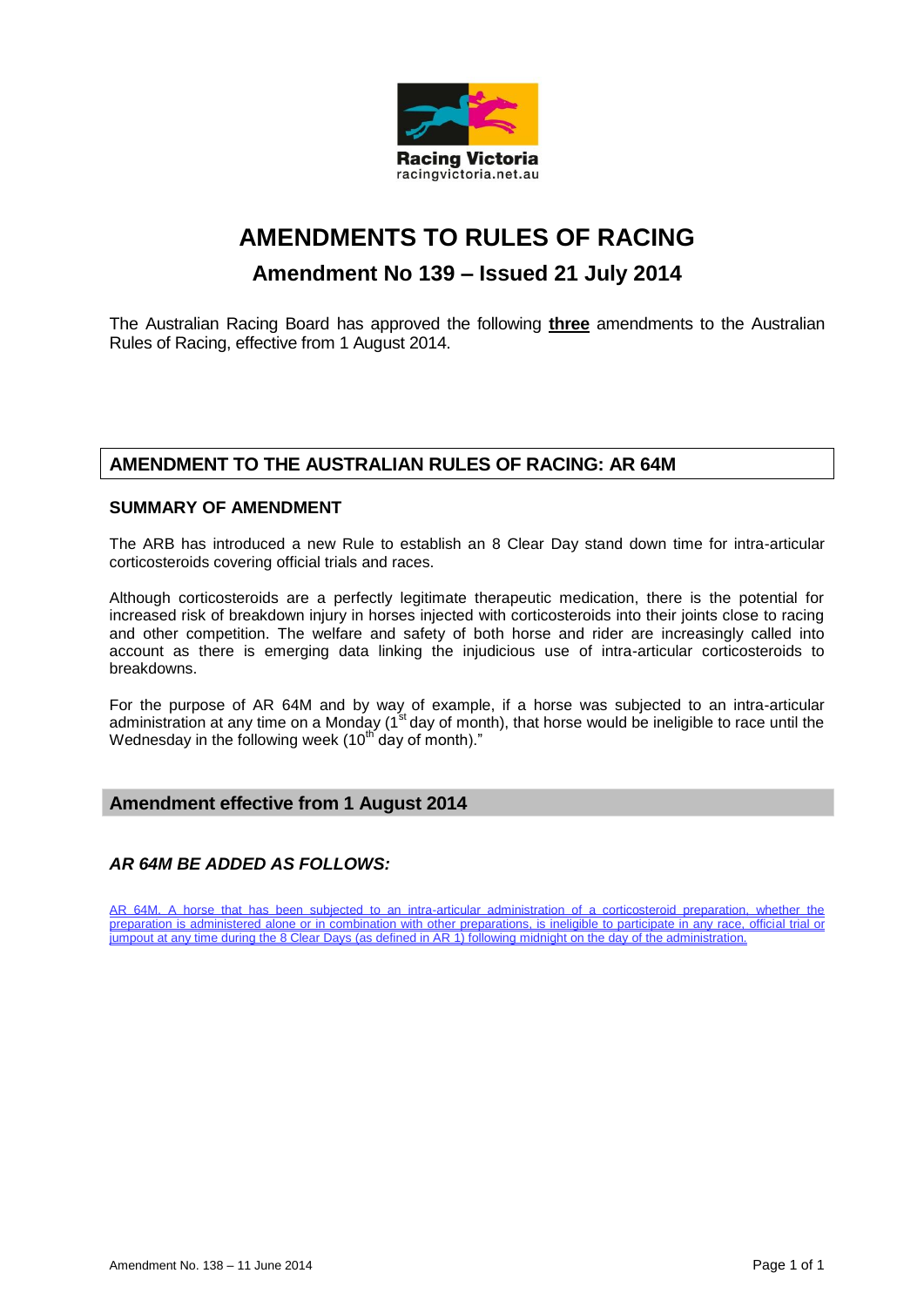# **AMENDMENT TO THE AUSTRALIAN RULES OF RACING: AR 195A**

#### **SUMMARY OF AMENDMENT**

The ARB on 11 June 2014 approved amendments to AR 195A so as to put beyond doubt that disqualified persons are bound by the Rules of Racing during their period of disqualification.

### **Amendment effective from 1 August 2014**

### *AR 195A BE DELETED AND REPLACED AS FOLLOWS:*

**AR 195A** Upon any licensed person being disqualified his licence shall cease and determine and he must make application to the Principal Racing Authority to be relicensed. [amended 1/11/99; replaced 1/10/02; amended 30/4/03]

AR 195A

(1) Subject to AR 195A(2), if a licensed person is disqualified his or her licence immediately ceases and determines and he or she must make application to the Principal Racing Authority to be relicensed.

(2) A disqualified person is and remains bound by, and subject to, the Rules for the period of his or her disqualification.